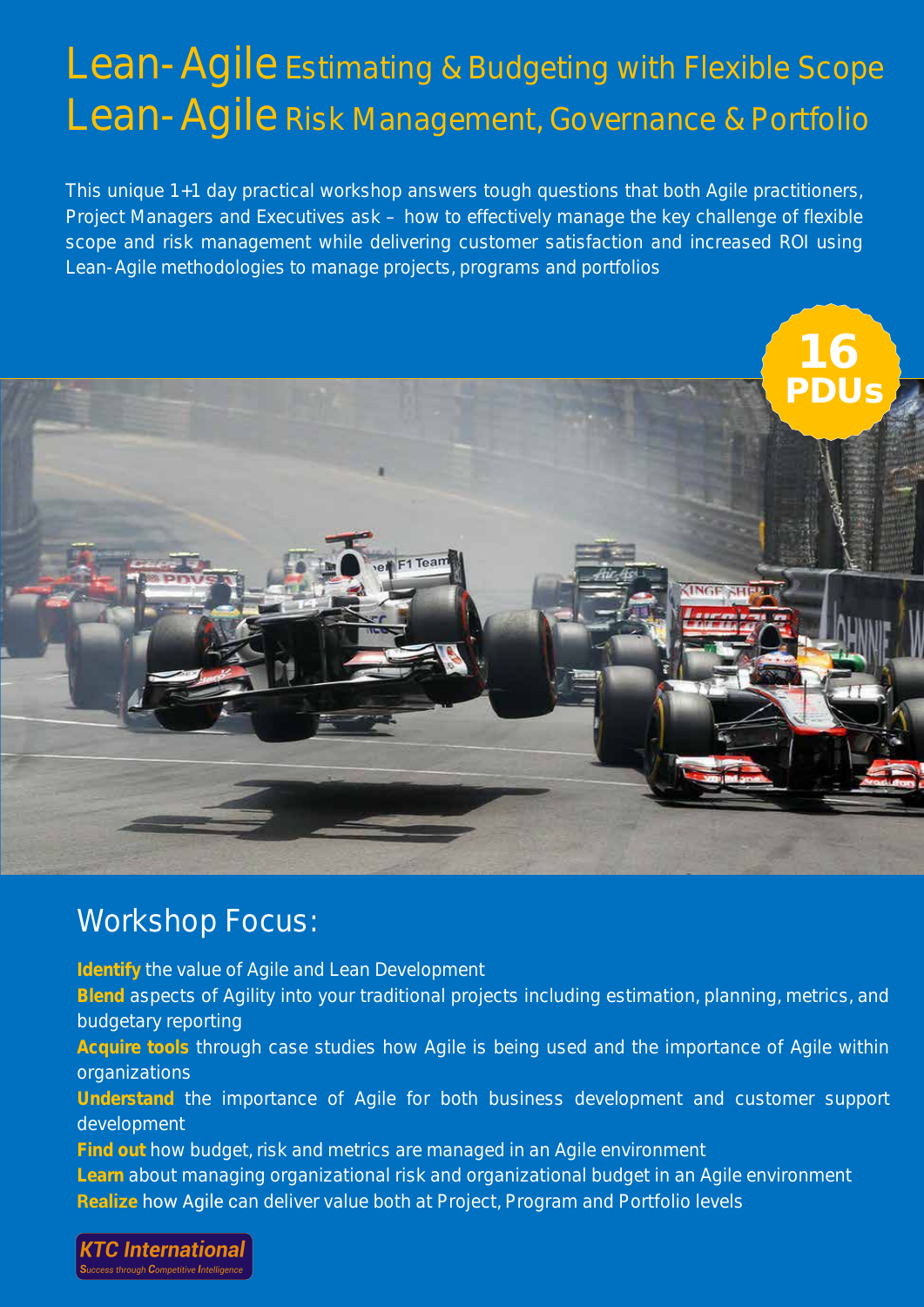# Lean-Agile Estimating & Budgeting with Flexible Scope Lean-Agile Risk Management, Governance & Portfolio

## Background & Overview:

Agile has caught the attention of business leaders in Europe and globally as a means of managing change, reducing time to market, eliminating waste, attracting and retaining customers and most importantly – delivering value through increased ROI on projects, programs and portfolios.

The seminar starts by answering the question of what Agile is and how does it differ from traditional methodologies. It then explains what are the skills and competencies required for the role of Agile Project/Program Manager and shows participants how can Agile work with an existing project/program governance frameworks. The seminar defines how Agile complements Project, Program and Portfolio management. These are some of the topics covered in this workshop. The key questions answered during the 1+1 day workshop are:

### **Agile Financial Management: Estimating and Budgeting with Flexible Scope Agile Risk Management: Governance & Portfolio Management**

While many training courses these days wonderfully describe what Agile is, few if any, provide an answer to key questions of how to *successfully and profitably manage projects with flexible scope* and how to *apply sound risk management tools and techniques in Agile projects*. This training course aims to show you just that, based on practical, tangible, real world examples.

The workshop is designed as a 1+1 day, so that participants can choose to attend either of the 2 days or both.

## About the Workshop Leader:

**B.Tech., M.Eng.Sc., MPM, PMP®, PMI-ACP®, PMI-RMP®, PMI-SP®, PGMP®**



**Mr. Liam Dillon** is a Senior Consultant and Managing Direction of international training & consulting firm, Turlon & Associates.

PDUs

16

Liam specializes in Project Management, Program Management, Agile Project Management, Project and Program Risk Management, Contract Management and Project, Program and Portfolio Leadership.

Liam holds a Master of Science degree in Project Management and is one of the few practitioners to hold multiple project and program management accreditation from the Project Management Institute (PMI®). Liam has over 23 years' professional experience. During that time, he has led some significant global IT and Infrastructure

projects and programs for various industries.

Liam currently works across various industries with the following consultancy objectives:

- § The management, development and delivery of an extensive range of project, program and portfolio management training programs for companies and colleges.
- § Working with companies on delivering and developing and maintaining project, program and portfolio management excellence.
- § Working with various blue-chip companies, on a consultancy basis, in growing levels of project and program management maturity

Coupled with his industrial experience, Liam spends time training and coaching in USA, Middle-East, Asia and Europe on the topic of project and program management. Liam has served as the President of the Ireland Chapter of PMI and is currently a member PMI's Global Board Volunteer Advisory Group. Liam has presents both at national and international conferences of the topic of project, program and portfolio management.